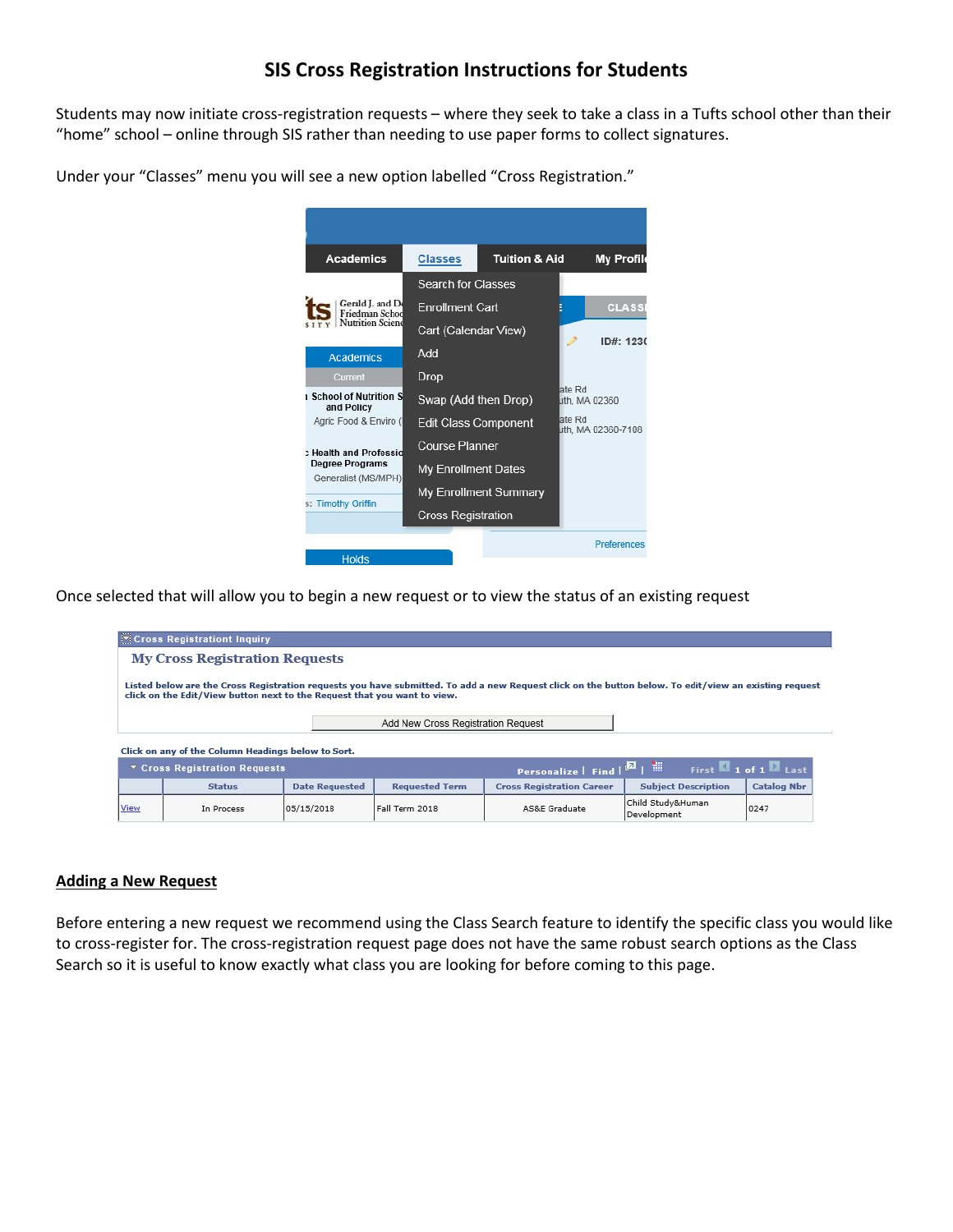# **Search for Classes**



Enter the **Term**, **Host Career** (i.e., the school or program where the class you want to take is offered), **Subject** and **Course Number** for the class you wish to cross-register into. Depending on the rules of your Home Career only certain terms or Host Careers may be available. If you cannot find the term or career you are looking for, contact your registrar or student services office.

Once a Subject and Course Nbr have been selected, hit Search and the listing of all sections for that class for the specified term will appear. Select all required components (labs, recitations, etc.) for the request.

- 1

## ▼ CHEM - 0001 - Chem Fundamentals W/lab

Select 1 Lecture, 1 Laboratory, 1 Recitation

| <b>Associated</b><br>Class | <b>Class Section</b> | <b>Description</b> | <b>Course</b><br>Component | <b>Course ID</b> | <b>Instructor</b><br>Name(s) | <b>Selection</b>         |
|----------------------------|----------------------|--------------------|----------------------------|------------------|------------------------------|--------------------------|
|                            | 1 0 1                | Lecture            | LEC                        | 109761           | Sergiy Kryatov               | H                        |
|                            | 1 LAA                | Lecture            | <b>LEC</b>                 | 109761           | <b>STAFF</b>                 | $\overline{\phantom{a}}$ |
|                            | 1 LBB                | Lecture            | <b>LEC</b>                 | 109761           | <b>STAFF</b>                 | $\mathsf{L}$             |
|                            | 1 LBC                | Lecture            | <b>LEC</b>                 | 109761           | <b>STAFF</b>                 | $\mathsf{L}$             |
|                            | 1 LCD                | Lecture            | <b>LEC</b>                 | 109761           | <b>STAFF</b>                 | $\vert \ \ \vert$        |
|                            | 1 LFF                | Lecture            | <b>LEC</b>                 | 109761           | <b>STAFF</b>                 | $\mathsf{L}$             |
|                            | 1 LHK                | Lecture            | <b>LEC</b>                 | 109761           | <b>STAFF</b>                 | $\mathsf{L}$             |
|                            | 2 0 2                | Lecture            | <b>LEC</b>                 | 109761           | Sergiy Kryatov               | H                        |
| 9999 LA                    |                      | Laboratory         | LAB                        | 109761           | Sergiy Kryatov               | U                        |
| 9999 LB                    |                      | Laboratory         | LAB                        | 109761           | Sergiy Kryatov               | 4.7                      |

As you select certain components, others may become "greyed out" indicating that they are not a valid combination with the components you have already selected.

|         | 1 LCD | Lecture    | LEC        | 109761 | <b>STAFF</b>   |             |
|---------|-------|------------|------------|--------|----------------|-------------|
|         | 1 LFF | Lecture    | <b>LEC</b> | 109761 | <b>STAFF</b>   | 1. <i>.</i> |
|         | 1 LHK | Lecture    | <b>LEC</b> | 109761 | <b>STAFF</b>   | ⊻           |
|         | 2 0 2 | Lecture    | LEC        | 109761 | Sergiy Kryatov |             |
| 9999 LA |       | Laboratory | LAB        | 109761 | Sergiy Kryatov |             |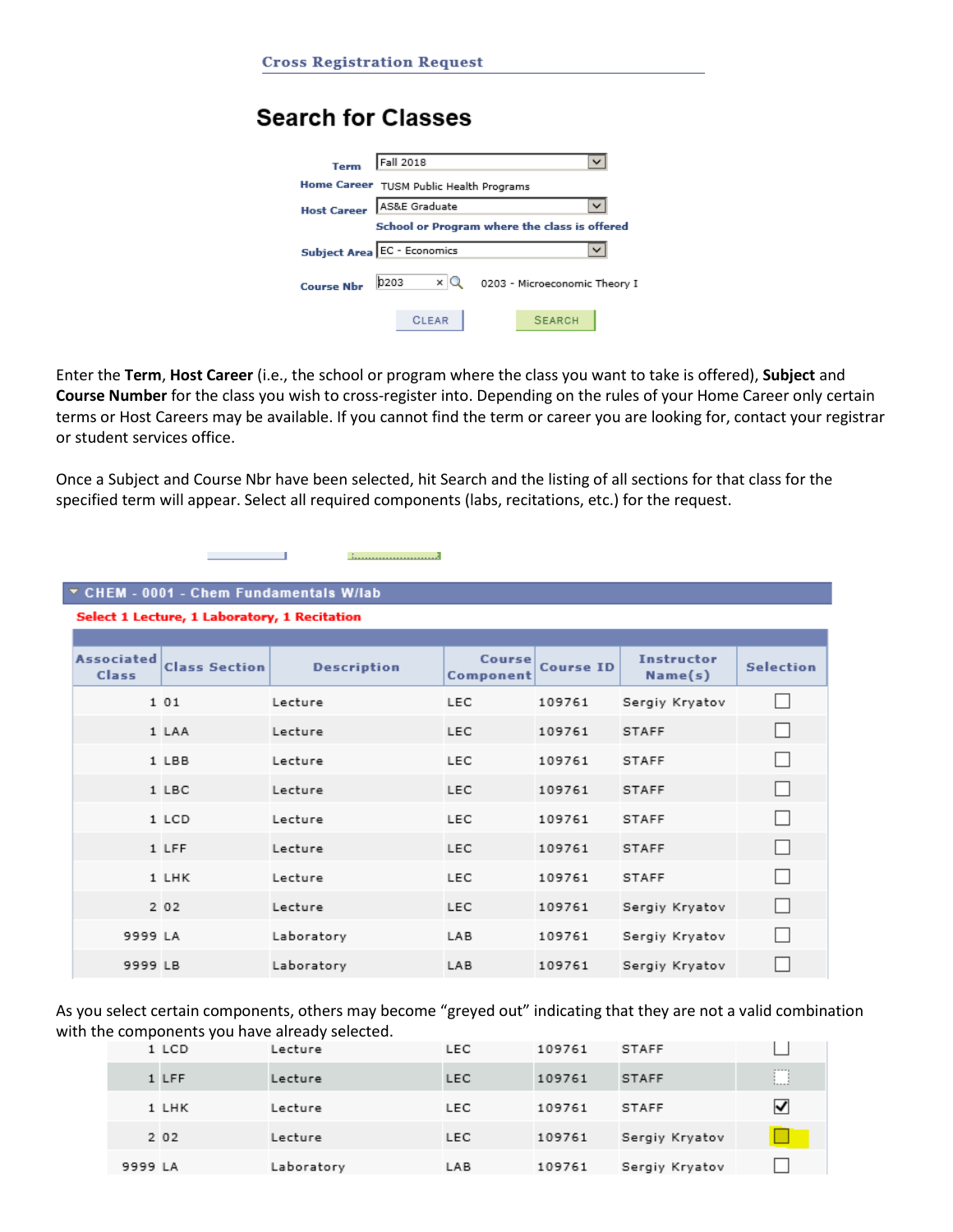Once all required sections/components have been selected click "Continue."

The next page lists the sections that have been selected for the request, the instructions for the student as specified in configuration, and gives the student the opportunity to add comments that will be seen by all approvers throughout the chain.

| <sup>7</sup> CBUN - EP755 - Infectious Disease Epi |                                |                    |                     |                  |                  |                           |
|----------------------------------------------------|--------------------------------|--------------------|---------------------|------------------|------------------|---------------------------|
|                                                    |                                |                    |                     |                  |                  |                           |
| <b>Associated</b><br><b>Class</b>                  | <b>Class</b><br><b>Section</b> | <b>Description</b> | Course<br>Component | <b>Course ID</b> | <b>Class Nbr</b> | <b>Instructor Name(s)</b> |
|                                                    | 01                             |                    | LEC                 | 141650           | 23885            | <b>STAFF</b>              |

#### **Instructions**

ś

Cross-registration for this course requires the approval of your faculty advisor, the course instructor, your program director, and the registrars of both Tufts schools. Before submitting this request, make sure you have spoken to your advisor, program director, and the course instructor, as they are unlikely to approve if they haven't heard from you. You may add any notes you wish to share with these individuals below.

Full-time, matriculated Graduate School of Biomedical Science students may cross-register at other Tufts schools for one course per semester for fall and spring terms. In summer, Graduate School of Biomedical Science students may only cross-register at PHPD. Approved cross-registration will be accepted according to the schedule of the host; credit will be awarded according to the standards of the home program. Enrollment in any course is subject to prerequisites, attendance policies, and the academic calendar of the host.

| Student Notes |  |
|---------------|--|
|               |  |
|               |  |
|               |  |
|               |  |

Once the request is submitted you will receive a confirmation email.

This is confirmation that your cross-registration request for below has been Submitted.

Subject: NUTR Catalog & Title : 0204 - Principles of Epidemiology Section: 01(20855) Term: Spring Term 2020

You will receive a notification when your request has been approved or denied.

To view the current status of your request please log in to SIS at http://go.tufts.edu/sis

NOTE: please do not respond to this email. If you have any questions regarding this email, please contact your student services or registrar's office.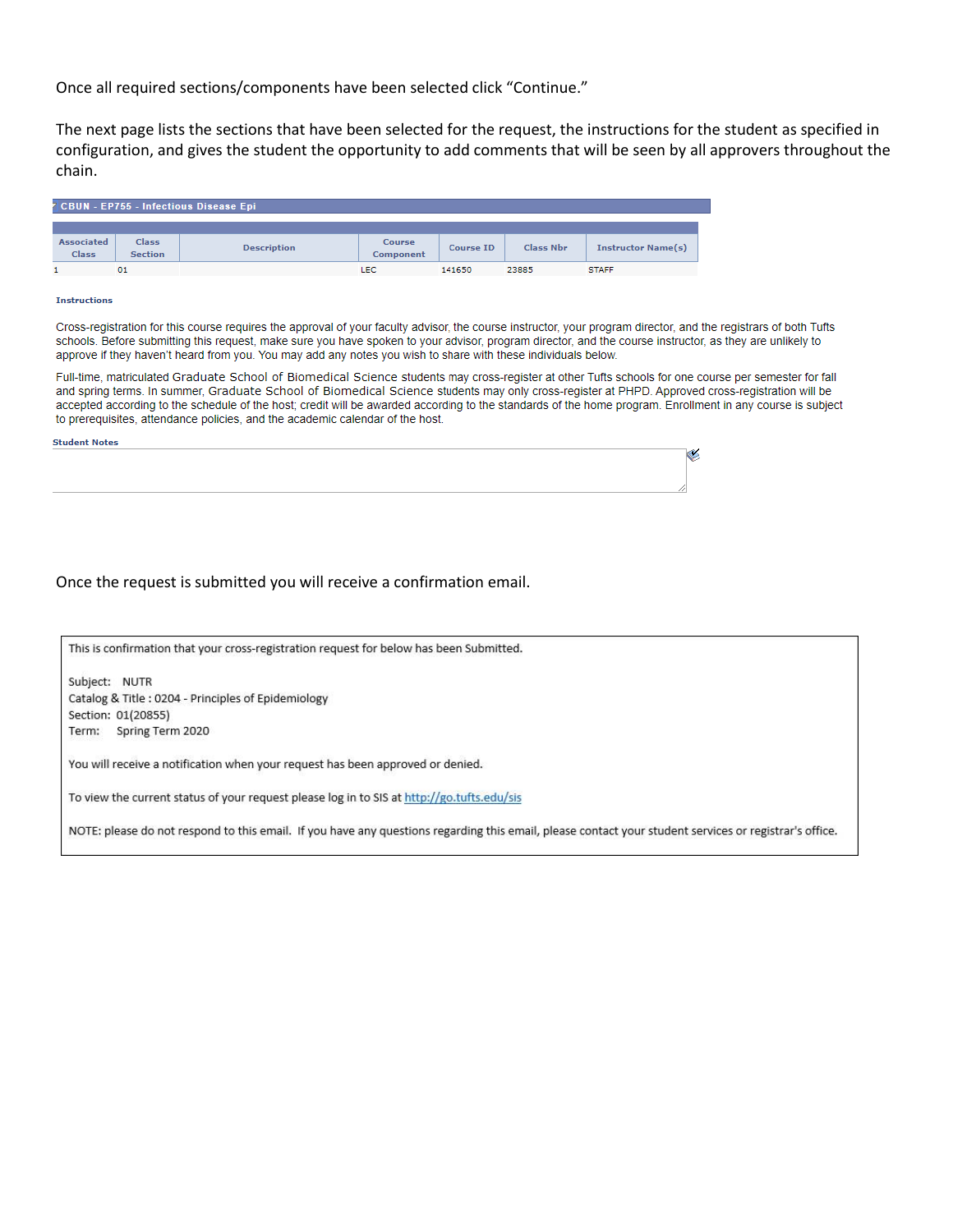## When the request has been fully approved you will receive an email notification.

Your cross-registration request for below has been Approved.

Subject: CSHD Catalog & Title: 0247 - Program Evaluation Section: 01 Term: Fall Term 2018

The course will appear on your schedule for the term shortly.

Dropping or Withdrawing From a Cross-Registered Course:

Enrollment in any course is subject to the prerequisites, attendance policies and the academic calendar of the host school. The calendar and start dates of courses at other schools within Tufts University are frequently different, and it is the responsibility of the student to obtain this information and adhere to these schedules.

Students wishing to drop or withdraw from a cross-registered course must follow the procedures and deadlines of the host institution.

Note: Failure to drop the course properly may result in a negative notation on your transcript. After taking the appropriate steps, check your SIS record to be sure the change has been recorded.

NOTE: please do not respond to this email. If you have any questions regarding this email, please contact your student services or registrar's office.

### **Viewing an Existing Request**

Click "View" to see the status of an existing request.

The "View" page shows the current status of the request at the top:

## **Cross Registration Request Status**

You can view the approval status of this Cross Registration request on the approval monitor at the bottom of this page. If the cancellation button is displayed, you can cancel this request.

If at any time you wish to quit, please use the home icon in the upper left hand corner of your browser window. **Cross Registration Request Date** 05/15/2018 10:52AM Cross Registration Status: In Process **Student Information** 

And the full Approval Monitor at the bottom, showing who has approved the request and who is left in the chain:

### **XRG Approval Monitor**

|                                                | Cross Registration Approval Status for: Engl    |                                    | $\blacksquare$ : Pending |
|------------------------------------------------|-------------------------------------------------|------------------------------------|--------------------------|
| <b>XRG Approval Chain</b>                      |                                                 |                                    |                          |
| Pendina                                        | <b>Not Routed</b>                               | <b>Not Routed</b>                  |                          |
| <b>Samuel Sommers</b><br>G<br>Primary Approver | <b>Multiple Approvers</b><br>Secondary Approver | JoAnn M. Jack<br>Tertiary Approver |                          |